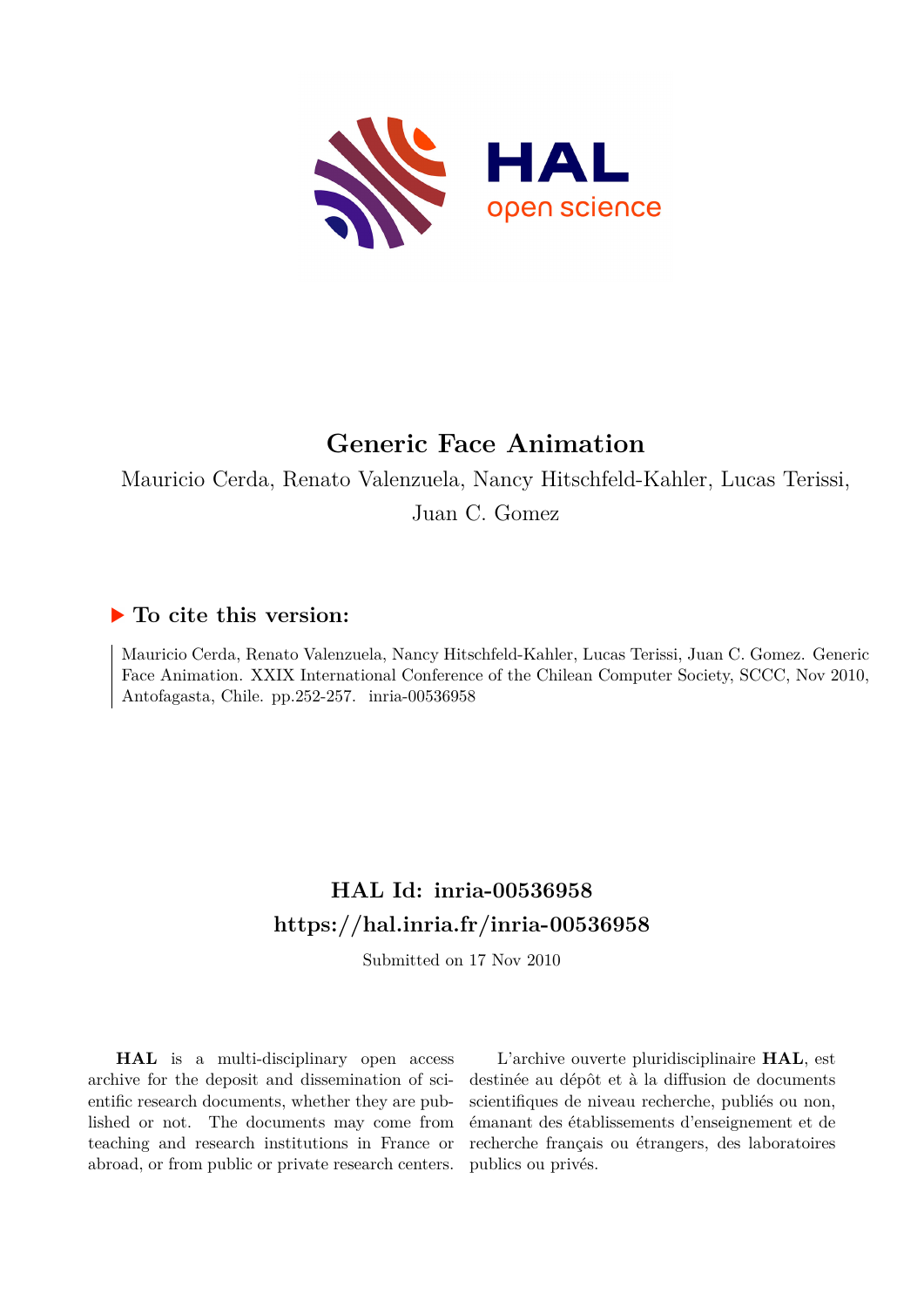# **Generic Face Animation**

Mauricio Cerda *INRIA-Loria Nancy Grand Est Equipe Cortex - Bat. C040, 54506 Vandoeuvre-les-Nancy, France Email: mauricio.cerda@loria.fr*

Renato Valenzuela *Department of Computer Science, Universidad de Chile, Blanco Encalada 2120, Santiago, Chile Email: revalenz@gmail.com*

Nancy Hitschfeld-Kahler *Department of Computer Science, Universidad de Chile, Blanco Encalada 2120, Santiago, Chile Email: nancy@dcc.uchile.cl*

Juan C. Gómez *Laboratory for System Dynamics and Signal Processing, Universidad Nacional de Rosario, CIFASIS, CONICET, Rosario, Argentina Email: gomez@cifasis-conicet.gov.ar*

Lucas D. Terissi

*Laboratory for System Dynamics and Signal Processing, Universidad Nacional de Rosario, CIFASIS, CONICET, Rosario, Argentina Email: terissi@cifasis-conicet.gov.ar*

*Abstract***—In computer vision, the animation of objects has attracted a lot attention, specially the animations of** *3D* **face models. The animation of face models requires in general to manually adapt each generic movement (open/close mouth) to each specific head geometry. In this work we propose a technique for the animation of any face model avoiding most of the manual intervention. In order to achieve this we assume that: (1) faces, despite obvious differences are quite similar and a single generic model can be used to simplify deformations and (2) using this face model, a simple interpolation technique can be used, with minimal manual intervention. Several examples are presented to verify the realism of the obtained animations.**

# *Keywords***-computer graphics; animation; mesh deformation**

# I. INTRODUCTION

In Computer Graphics, one important area of research is object deformation in particular *3D* animation. Computer animation is a large topic; with applications from artistic deformation usually found in the cinema, going through the visualization of physical simulations to aspects such as video compression and automatic video generation. In this field objects are very often modeled as *3D* meshes, where a deformation consists in the change of the position of each vertex defining the object. This work specifically deals with face animation under the perspective of how we can automatize the processes, still achieving realistic animations.

Facial animation in general aims to deform a face mesh (in *3D*) as realistic as possible. Face models are specified as at least one *3D* mesh, usually with texture information (for each *3D* point there is an associated *2D* point in a picture), see Figure 1(a). More complex models also include anatomic considerations (muscles, tendons, bones) [1]. A "normal" quality head model will typically have around  $10<sup>4</sup>$  vertices, and it will be composed by several unconnected sub-meshes such as eyes, teeth's and the face it self.

To deform a face mesh, two widely used techniques are bone deformation and pose decomposition [1]. Bone

deformation (an other related techniques) associates the *3D* head with a given internal structure, most often this structure mimic the main head bones. The skeleton deforms the external mesh as each vertex follows its closest bone. In this kind of technique the number of modeled bones is related with the available animation data (manual deformation, few or multiple tracking marks). Additionally, we must mention super-realistic animations [2] where the face is no longer a textured mesh but a set of layers disposed to mimic bones, skin and even hair; this last kind of animation is not considered in this work because it is not possible to our knowledge to obtain the animation data only by video tracking or audio, and a large amount of artistic and materials simulations work must be performed.

Pose decomposition in the other hand defines static deformation poses (position for each vertex) such as "smiling", "angry", "sad", "mouth open", "eyes closed". The main idea is that considering a large enough set of poses, any animation can be defined as combinations of poses with different weights along time [3]. The animation technique we propose in this work is more related to pose decomposition, in the sense that the generic face model we use delivers a set of surface points that we use in order to deform a high detailed mesh, directly deforming the mesh surface.

Our work is organized as follow; in the next section we describes mesh deformation techniques in general, and we introduce the problem that specifically motivates this work. In section III our proposed method is presented. The last two sections present some results and conclusions about our work.

# II. MESH DEFORMATION

Mesh deformation in general looks for the best vertex translation with the location of all vertices or most often, a subset of them. The best vertex translation can sometimes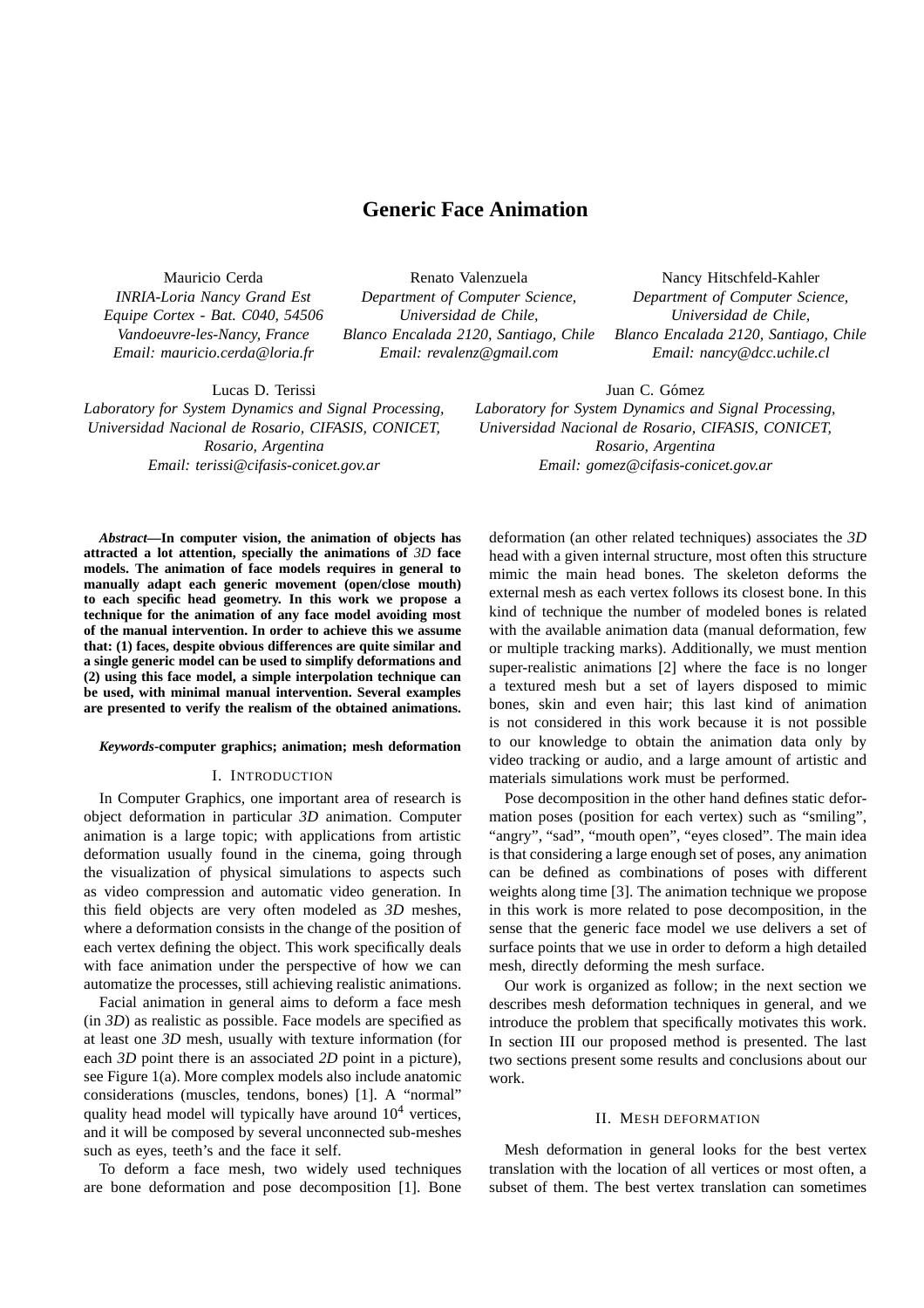be related with physical constraints [4], [5], or with the subjective perception of the final animation.

In the literature, mesh deformation has been developed since several years ago [6], [7], [8], [9] and we can find at least two different approaches. The first is to manually assign for each vertex the control points that will define its position, and to average in function of the relative distance between each control point and the target vertex [6], [7]. The second approach that we find usually in physical simulations it also considers a subset of control points to change the position of each vertex, but it tries to guarantee some property about the resulting deformation in the high detailed mesh [8], [9]. This last approach defines properties that are related to what the mesh represents [8], [9]. For example in aeroelastic applications to strictly follow control points and to respect rigid deformations (rotations and translations) ensures that the total load and momentum are conserved when going from the low to the high detailed mesh. Face Animation does not provide in general a way to define which properties must be followed to obtain a realistic result. Yet, in our work we explore an approach which guarantees a set of properties that we link with realistic animations.

The manual technique we mention earlier in this section where the authors manually assign and weight each vertex with respect to the control points, represents a very tedious, time consuming, and imprecise method that very often reach poor results [6]. In the other hand, mesh deformation with constraints requires to give a precise definition of what we call realistic animation. In this work we propose an automatic algorithm that combines aspects of both techniques.

High detailed face mesh  $(10^4$  vertices) deformation with a few control points  $(10^2)$  is the problem that motivates this work. We must mention that this specific problem has been addressed before, moreover, control points (feature points) have been already standardized in the "MPEG-4" facial deformation standard [10]. The fact to have standardized feature points makes generic animation even more suitable and encourage our work, as a more general solution.

# III. PROPOSED METHOD

Starting with the idea that we can generate or capture a few points of the face deformation, by means of video tracking [11] or audio analysis [12], we deal directly with the deformation of high detailed meshes. Any of these methods provide *3D* information of around 150 relevant points in the face: the control points, and we require to deform the complete *3D* head mesh, see Figure 1(a), using this information.

To simplify our problem we consider a single generic face model, the Candide3 model [13], a *3D* triangular mesh. This model provides a simplified face deformation model with more detail in areas where commonly higher deformations are observed, see Figure 1(b). The vertices of the Candide3 model correspond in general to the feature points defined





Figure 1. (a) The JuanCarlos *wrml* model (6000 vertices) and its texture. (b) The Candide3 model (156 vertices).

in the MPEG-4 standard [10], [13] and each action unit in MPEG-4 has an equivalence in the Candide3 Model. The main difference is that MPEG-4 only specify the vertices and not the mesh, and as we will see in this section, the mesh provides helpful information to perform the interpolation.

# *A. Adaptation of the Candide3 model*

The first step in the generic animation process is to adjust the Candide3 model to match the form of the *3D* head model we want to deform. This implies not only to change size and position of the model but also to adjust anatomic parameters (distance between eyes and distance from eyes to mouth , among others). Despite the number of parameters, this step can be achieved in a few minutes, and a rough matching is sufficient; mouth and eyes position are at least necessary to match, see Figure 2(a). In our software we implement the matching with a few sliders. We decide not to automatize this process as faces can be used to deform arbitrary *3D*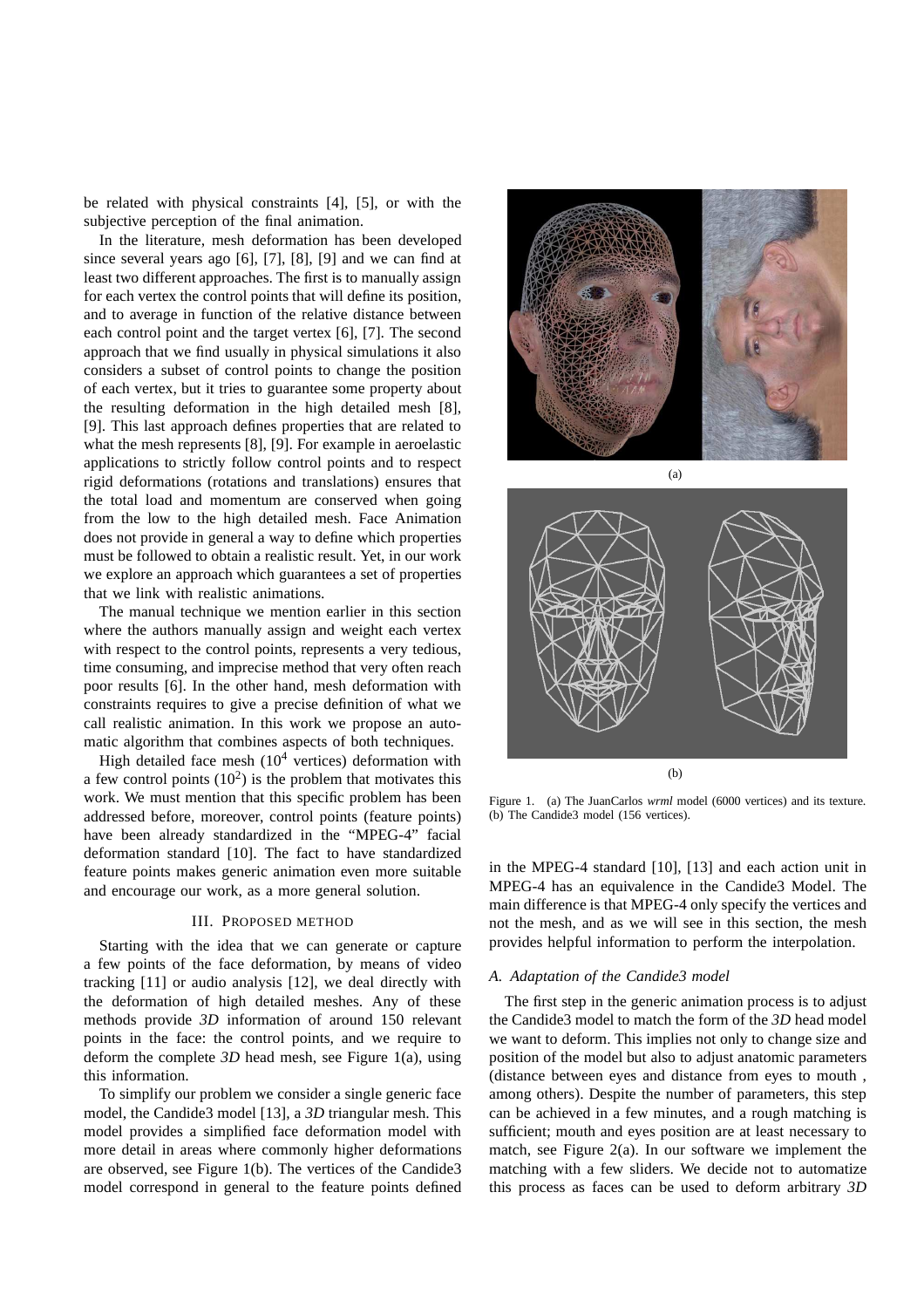



Figure 2. a) Candide3 mesh projected (red dots) into the Alice wrml model. b) Schematic view of the projection (red circles) and the rest of the vertices (blue squares) that must be interpolated from them.

objects, where human intervention will be anyway required.

Once the Candide3 model is deformed to match the *3D* head mesh, a projection using the *3D* Euclidean distance is performed. After this second step, we will have one (an only one) vertex in the *3D* head model that corresponds to each Candide3 vertex. These special points are the control points in the *3D* head mesh that will later deform the complete mesh.

# *B. Interpolation with control points*

After the projection of control points on the head mesh, we assume that:

- Control points must be followed in the *3D* head model.
- Under rigid deformation of 3 control points forming a face in the Candide3 model, each interpolated vertex

should be deformed on the same way.

• Interpolation must be linear with respect to the control points for fast calculations.

We impose these three restrictions to build our interpolation technique. The first restriction stands that control points must be projected to only one head mesh point. The second implies that under the same translation or rotation of a set of control points, all related head mesh points must exhibit the same rotation and translation. The last restriction ensures that our animation technique will be fast.

In the *3D* head model we already know how to move a few points, the control points, as they are a direct projection from the Candide3 model, see Figure 2(a) or Figure 2(b) both in red. To move the rest of the points (third step), we associate each vertex to a set of control points. In order to do this, we first associate each head mesh vertex to a triangle of the Candide3 mesh, see Figure 2(b) with  $\Box$ . However, as it is defined in *3D*, we use the *2D* projection that provides the available texture. The method we propose is to use the 3 control points that define the triangle of the Candide mesh to define the interpolation as,

$$
\vec{v}_k = \mu_0 \vec{c}_{i-1} + \mu_1 \vec{c}_i + \mu_2 \vec{c}_{i+1} \tag{1}
$$

where  $\vec{v}_k$  is the initial position for each face mesh vertex,  $\vec{c}$  is a control point, and  $\vec{\mu} = (\mu_0, \mu_1, \mu_2)$  the 3 weights we want to calculate. The solution for the linear system is:

$$
\vec{\mu} = C^{-1} \vec{v}_k \tag{2}
$$

here *C* is the column matrix with the control points coordinates. Knowing  $\vec{\mu}$  we can obtain by interpolation the position of any head mesh vertex coordinate by weighting the control points positions and  $\vec{\mu}$ , see Eq. 1. We will now show the properties of this interpolation method.

• *Control points*. Suppose  $\vec{v}_k = \vec{c}_{i-1}$  (for any of the 3 control points), *i.e.* we try to interpolate one of the control points, then the solution of  $\vec{\mu}$  is:

$$
\vec{0} = C \begin{pmatrix} 1 - \mu_0 \\ \mu_1 \\ \mu_2 \end{pmatrix} \tag{3}
$$

as *C* is not null, the solution implies that  $\mu_0 = 1$  and  $\mu_1 = 0$ ,  $\mu_2 = 0$ . Then this interpolation considers the first constraint: control points are always followed.

• *Deformations*. There are two possible rigid deformations rotations (*R*), and translations (*T*). Depending on the linear model we use, we can make the method to respect either rotations or translations. Suppose a rotation over the control points, then the new coordinate of any vertex will be defined as:

$$
\vec{v}'_k = \mu_0 R \vec{c}_{i-1} + \mu_1 R \vec{c}_i + \mu_2 R \vec{c}_{i+1} = R \vec{v}_k \tag{4}
$$

in this equation we apply the same rotation to each control point. We see that  $\vec{v}'_k = R\vec{v}_k$ , then under rotation the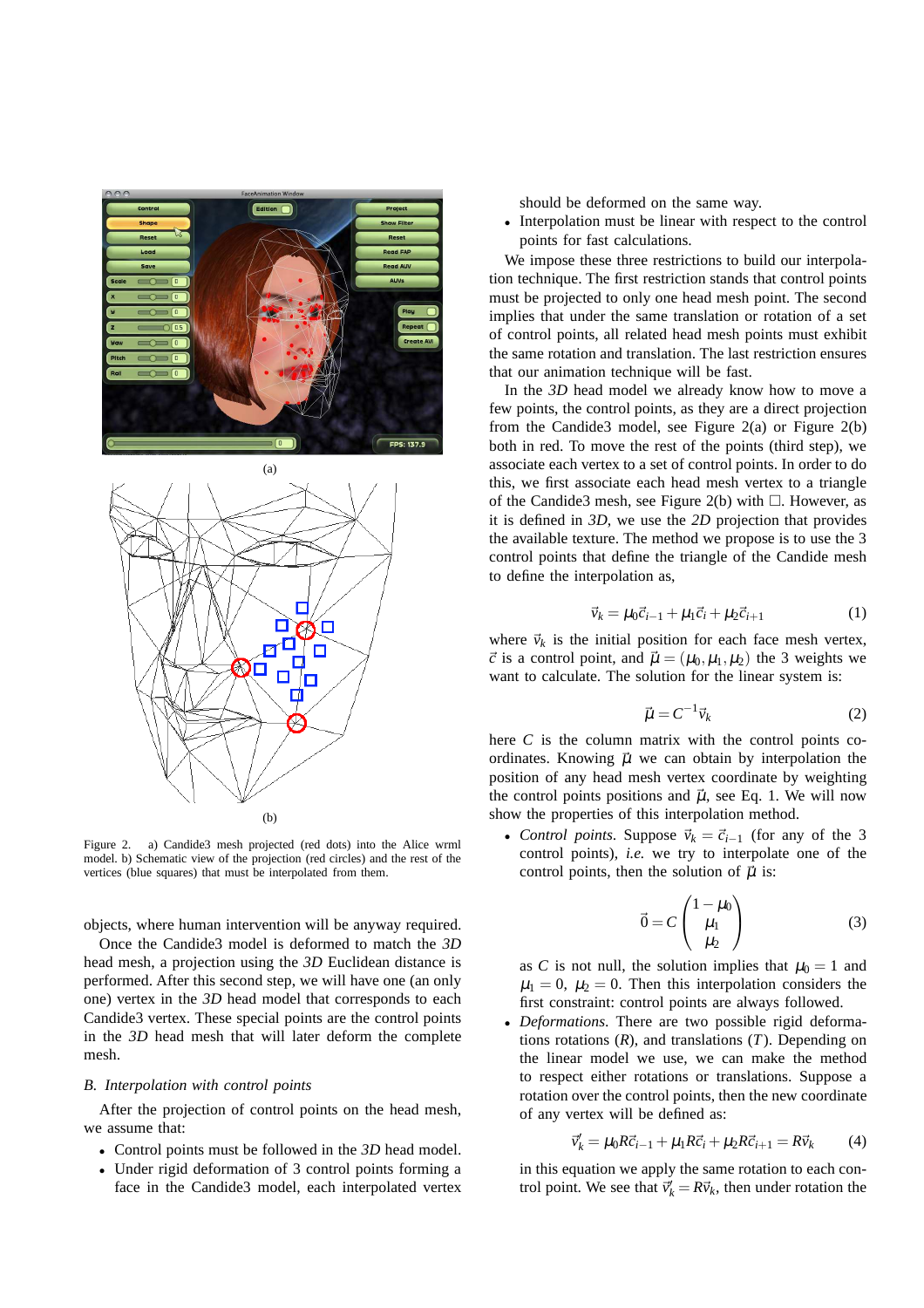interpolation respect the solid deformation. Following the same idea, we can guarantee to follow translations but we need to further impose that  $\Sigma \mu_i = 1$ , therefore to add a constant to the interpolation.

• *Linearity*. By construction the interpolation is linear.

# *C. Implementation*

There are two main implementation issues in the method we propose. In the adaptation stage of the Candide3 model, is very common to break the topology with the projection, specially in areas such as the lips because the *3D* Euclidean distance does not avoid that mesh vertices of the Candide3 superior lip can be projected into the inferior lips of the head mesh. The second issue is the case when a *3D* head vertex is not inside any triangle in the projected texture, *i.e.* Eq. 4 is no longer valid. This happens usually in the interior part of the lip and in the back part of the head. Both problems are now explained more precisely with the algorithms we use to overcome them.

*1) Topology preservation:* As we mention, in the adaptation of the Candide3 mesh to the *3D* head mesh, is common to break the topology. In order to handle this we verify the geodesic distance [14] between each of each projected vertex, to check that those forming a triangle in the Candide3 mesh are close in the head mesh. This verification must be carried on for each Candide3 triangle: if in one of the three vertices geodesic distance to the other two, the euclidean distance is not strictly reduced at each step, *i.e.* there is a "jump" between two vertices, the next closest vertex is selected with the 3D Euclidean distance.

*2) Border Handling:* Our proposed method requires to associate for each head mesh vertex a certain Candide3 face. As all vertices are *3D*, we define the notion of inside a certain Candide triangle as in *2D* using the available texture information. This solution has the inconvenient to generate points that are outside all Candide3 triangles. To handle these cases we use the interpolation,

$$
\vec{v}_k = \vec{c}_{i-1} e^{-\frac{|\vec{v}_k - c_{i-1}|}{\alpha^2}} + \vec{c}_i e^{-\frac{|\vec{v}_k - c_i|}{\alpha^2}} + \vec{c}_{i+1} e^{-\frac{|\vec{v}_k - c_{i+1}|}{\alpha^2}} \tag{5}
$$

where  $\alpha$  is manually selected and fixed for all head mesh vertices and  $\vec{c}_{i-1}$ ,  $\vec{c}_i$  and  $\vec{c}_{i+1}$  are the vertices of the closest directly connected Candide triangle. We define the distance from a vertex to a triangle as the sum of the 0 distances from the vertex to each triangle vertex.

*3) Algorithm order:* The proposed algorithm is composed of two stages: adaptation and interpolation. One important aspect of the method we have presented is that a linear interpolation model allows for fast calculations. Assuming that the Candide3 mesh has *n* vertices and the *3D* head mesh has *N* vertices, and that we know the interpolation vector  $\vec{\mu}$ , any face deformation requires  $O(3N)$  operations (points are in *3D*). The computation of  $\vec{\mu}$  for each vertex is more expensive but it is performed only once. For  $\mu$ ,

the deformation process computes the closest vertex in  $O(Nn)$  and then it must check the topology. In the worst case this may imply again *O*(*Nn*) operations. After the projection step, we must check if each *3D* head mesh vertex is inside some Candide triangle. This is also done in *O*(*Nn*) operations. For the case when a vertex is not inside any Candide triangle a new distance must be computed. This step could need in the worst case  $O(Nn)$  operations. Finally the computation of  $\vec{\mu}$  also takes  $O(Nn)$  in the worst case, and then the complete algorithm  $O(N(n+1))$ .

## IV. RESULTS

We present some animation results in Figure 3, where we test one of the main difficulties of the interpolation: as this kind of movements almost always involve several head points outside all Candide triangles, the implementation considerations we mention must be taken into account. Despite this, lips and jaw are naturally deformed in this example, and the overall animation seems quite realistic.

In the example we have shown, we have used the same data to animate two very different models, *JuanCarlos* [11] and *Alice*[6]. The animation data corresponds to the visual tracking during speech for a set of phonemes with the method proposed by [11]. The adaptation of the Candide3 model with our software takes around 5 minutes, including manual corrections, automatic projection and interpolation. Animation is achieved in real-time (more that 150 *f ps*), even real-time recordings to secondary memory are possible with rates of around  $25 - 30$ *f ps* in a 2Ghz dual-core machine. For the animation we use the Ogre *3D* Engine [3], and for video capture and compression the OpenCV library [15]. We publish also two example videos http://wwww.loria.fr/ ∼cerdavim/files/face for the JuanCarlos and Alice model with the same animation sequence.

### V. CONCLUSIONS

The proposed interpolation algorithm is able to animate different face models maintaining the realism of the movements. We have shown that a quick adjustment of a generic face model (Candide3) is sufficient to provide satisfactory face animation using automatic data retrieved from video tracking.

Future work will include the evaluation of the perceptive quality of the animation using a group of human subjects. We are also considering to modify the interpolation method to include not only both rotation and translation, but also elastic deformations. In terms of implementation we will consider data structures more suited to the geometrical operations we perform to improve the performance of our algorithms.

### ACKNOWLEDGMENTS

This research work was supported in part by the Regional Programme for Scientific Cooperation STIC-AMSud: Project Bavi (09STIC06).